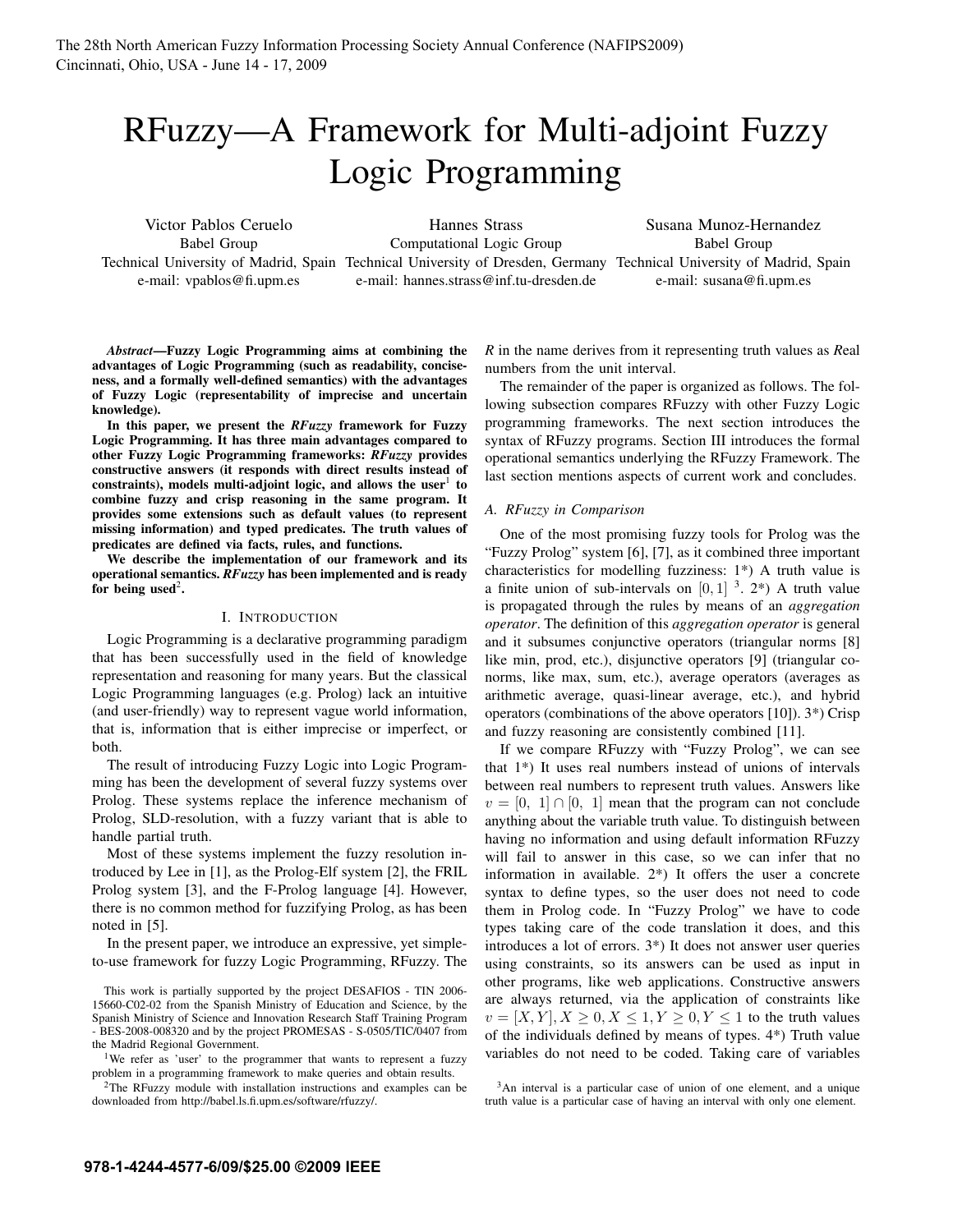The 28th North American Fuzzy Information Processing Society Annual Conference (NAFIPS2009) Cincinnati, Ohio, USA - June 14 - 17, 2009



Fig. 1. RFuzzy architecture

to manage the predicates' truth value introduces errors and makes the code illegible, without giving any advantage. 5\*) Default truth values' functionality is increased by conditional default truth values, which are suitable for defining a default truth value for subsets of individuals.

RFuzzy shares with Fuzzy Prolog most of its nice expressive characteristics: Prolog-like syntax (based on using facts and clauses), use of any aggregation operator, flexibility of query syntax, definition of credibility in rules, etc. Both of them add fuzziness to a Prolog compiler using  $CLP(\mathcal{R})$  instead of implementing a new fuzzy resolution, as other fuzzy Prologs do.  $CLP(\mathcal{R})$  enables them to represent intervals of truth values and truth values as constraints over real numbers and *aggregation operators* as operations with these constraints, so they use Prolog's built-in inference mechanism to handle the concept of partial truth. Besides, its use enables portability between ISO Prolog systems, so code transformations performed by RFuzzy and  $CLP(\mathcal{R})$  packages convert RFuzzy code into ISO Prolog code. Fig. 1 shows the whole process.

There is another fuzzy Logic Programming system that models multi-adjoint logic, FLOPER [12]. It has a Logic-Programming-inspired syntax and provides free choice of aggregation operators and credibility of rules just as RFuzzy does. There are however some things that FLOPER cannot do: deal with missing information (which RFuzzy does by default truth value declarations), type atoms and predicates to give constructive answers, and provide syntactic sugar to express truth value functions. RFuzzy will be explained in greater detail in the following section.

#### II. RFUZZY SYNTAX

In this section we describe the syntax of new predicates added to Prolog by RFuzzy to deal with fuzziness.

#### *A. Type Definitions*

Prolog code consists of predicate definitions and it is run via posing a query that is subsequently tried to be proven, so we can say that Prolog does not have types. In RFuzzy we use an extension to restrict the predicates' domains. This extension is named "types" and its syntax is shown in (1).

**:= set\\_prop** 
$$
pred(ar => t\_pred\_1/1
$$
 [,  $t\_pred\_2/1$  ]<sup>\*</sup> . (1)

where *set prop* is a reserved word, *pred* is the name of the typed predicate, *ar* is its arity and  $t$  *pred*  $\{n\}$  is the predicate used to assure that the value given to the argument in the position *n* of a call to *pred/ar* is correctly typed. The predicate *t pred*  $\{n\}$  must have arity 1. In the example below we define that the valid values for the argument of the predicate *nice weather/1* are the ones defined by the predicate *city/1*: Madrid, Moscow, and Berlin.



Fig. 2. Truth value of being *far away* for a given distance (in kms) from the hometown.

$$
:=
$$
 set\_prop nice weather/1  $=$  city/1.

 $city (madrid)$ . city (moscow). city (berlin).

## *B. Fact Truth Values*

Fuzzy facts are facts to which we assign a truth value. To code them in programs we offer a special syntax, shown in (2), so Prolog can distinguish between crisp and fuzzy facts.

$$
pred(args) \text{ value } truth\_val. \tag{2}
$$

Arguments ( *args* ) should be ground terms and the truth value (*truth\_val*) must be a real number between 0 and 1. The example below defines (among other facts) that the city *madrid* has *nice weather* with a truth value of 0.8.

nice\_weather (madrid) value 0.8. nice\_weather (moscow) value 0.2.  $many\_sights (madirid) value 0.6.$ 

## *C. Functional Truth Values*

For some fuzzy concepts, it is very straightforward to define truth values as function values of a parameter. For the concept *tall*, for example, we could define the truth value of a person being tall as a function of their body height. Fig. 2 shows an example in which the truth value function assigns the truth value of being *far away* from the city's distance (in kilometers) to the user's hometown.

Functional truth values are syntactic sugar to be able to code such functions. As those functions are usually continuous and linear over intervals, the simplest way to define them is by means of their inflexion points, using interpolation to determine values between them.

Inflexion points are coded as a list of ordered pairs whose first element is the crisp value and the second element is the truth value assigned to it. The syntax is shown in (3), where external brackets represent the Prolog list symbols and internal brackets represent cardinality in the formula notation. *arg1, ..., argN* should be ground terms (numbers) and *truth val1, ..., truth valN* should be border truth values (real numbers between 0 and 1, inclusive them).

$$
pred: # ([arg1, truth\_val1), (arg2, truth\_val2)
$$

$$
[, (arg3, truth\_val3) ]^* ]). (3)
$$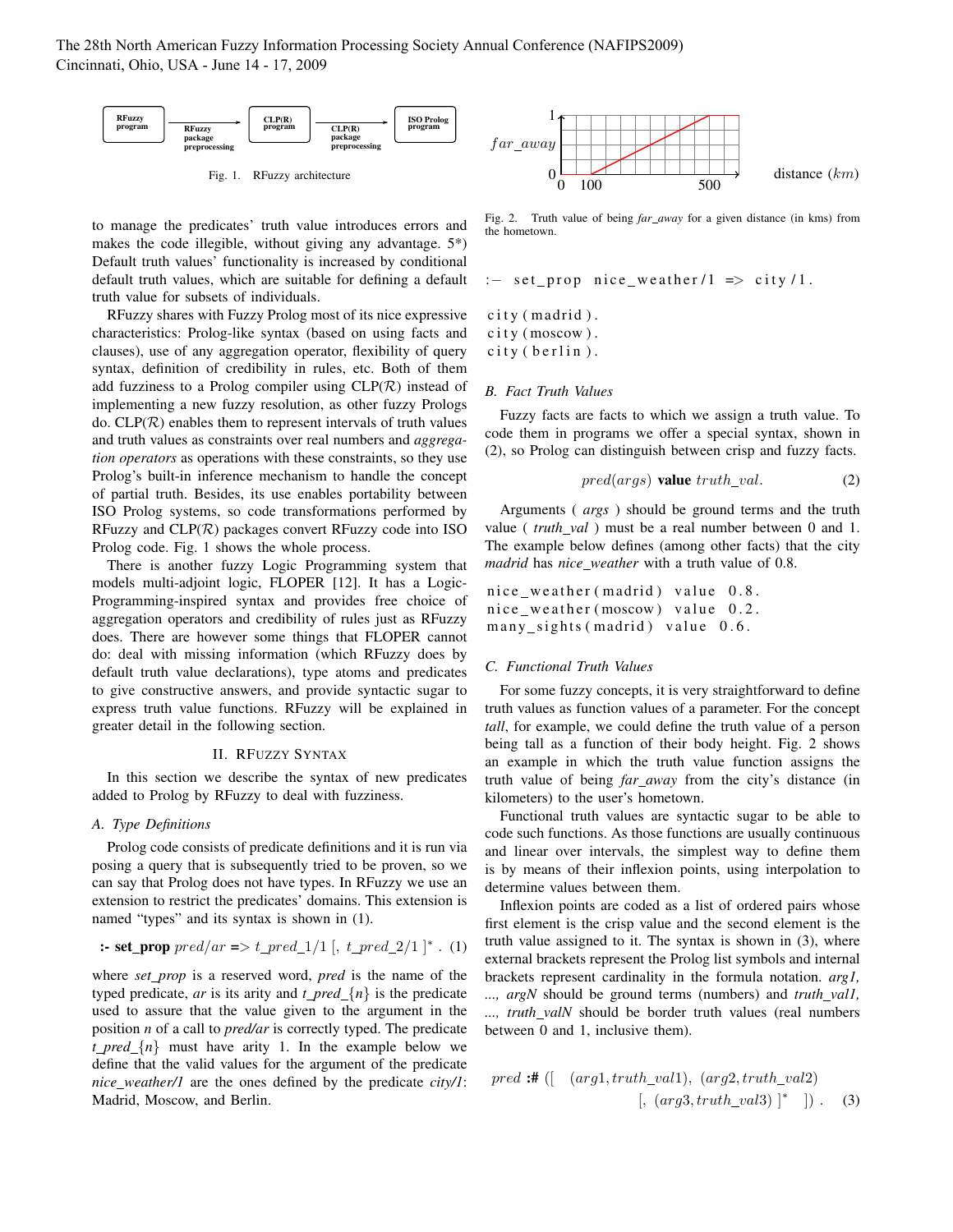The example below shows the code for the function shown in Figure 2. We only need to code up to 500 kms, for greater distances the default truth value of 1 is used. See Subsection II-E for more information on default truth values.

```
: - set prop far away /1 \implies city /1.
:= default (far away /1, 1).
far_away :# ([ (0,0), (100,1), (500,1) ]).
```
# *D. Rule Truth Values*

A rule is the tool we offer the user to combine the truth values of facts, functions, and other rules by means of aggregation operators like *maximum* or *product*. Besides this combination truth value for the body of the rule, the rule can be given an overall credibility truth value.

This credibility is used to express how much we trust the rule, and it is combined with the resultant truth value from the body of the rule by means of an aggregation operator.

Syntax for defining rule truth values is defined in (4), where the user can choose two aggregation operators <sup>4</sup>: *op*2 for combining the truth values of the subgoals of the rule's body and *op1* for combining the previous result with the credibility of the rule. Brackets represent optional fields.

$$
pred(arg1 [, arg2]^{*}) [ \textbf{cred} (op1, value1) ] : \sim
$$
  

$$
op2 pred1([arg1 [, arg2]^{*})
$$
  

$$
[, pred2([arg1 [, arg2]^{*}) ] .
$$
 (4)

The following example shows its usage. As it can be seen in it, it is not mandatory to code the rule's credibility when we don't need it.

 $good\_destination(X)$ : prod  $nice$  we a ther  $(X)$ ,  $many\_sights(X)$ .

## *E. General and Conditioned Default Truth Values*

Unfortunately, information that is provided by the user is not complete in general. So there are many cases in which we have no information about the truth value of an individual or a set of them. Nevertheless, it is interesting not to stop a complex query evaluation just because we have no information about one or more subgoals if we can use a reasonable approximation. The solution to this problem is using default truth values for these cases.

*General truth value* (Syntax defined in (5)) is an special case of Conditioned default truth values where the condition to fulfil by the individuals is always true. *Conditioned default truth value* (Syntax defined in (6)) assigns a default truth value to a subset of individuals of the predicate's domain (this predicate's domain is defined by means of *type definitions* (see subsection II-A) that fulfil a condition, defined by the membership predicate (*mship pred/ar*).

*pred/ar* is in both cases the predicate to which we are defining default values and *tv* their respective truth value.

When defining more than one truth value (explicit, conditioned, and/or default truth value) only one will be given back when doing a query. The precedence when looking for the truth value goes from most to least concrete.

$$
\textbf{:} \textbf{default}(predlar, \textit{ tv}) . \qquad (5)
$$

```
:- default(predlar, tv) => mship predlar. (6)
```
In the example below we define that all countries not having a explicit truth value for *mediterranean diet* that are in the *mediterranean country* set will have a truth value of 0.8 and those that are not in the set will have a truth value of 0.1. Last two lines are part of the big example we use in the section III.

```
: default (mediterranean_diet/1, 0.1).
: - de fault (mediterrane an_diet /1, 0.8)
         \Rightarrow mediterranean_country /1.
```

```
me dit errane an_country (spain).
me dit errane an_country (italy).
me diterrane an_country (greece).
% And so on (Up to 16 countries).
```

```
: default (nice weather /1, 0.5).
: default (many_sights /1, 0.2).
```
# *F. Queries and Constructive Answers*

During compilation, *RFuzzy* adds a new argument to the arguments list of each fuzzy predicate. This argument serves for querying the predicate's truth value, and is always added in the same way, at the end of the arguments list of the predicate. It can be seen as syntactic sugar, as the predicate truth value is not part of its arguments, but metadata information. In the previous example we coded *good destination/1*, so to query the system we have to give the predicate two arguments instead of only one. The second one will represent the query's truth value. This can be seen in the example below.

```
? good_destination (moscow, V).
V = 0.04 ?
y e s
```

```
?- good\_destination(D, V), V > 0.4.D = \text{madrid}.
V = 0.48 ?;
no
```
Of course all the fuzzy tools mentioned before are able to provide constructive answers for the first query, but none of them are able to provide answers to the second query. The regular (easy) questions are asking for the truth value of an element, but the really interesting queries are the ones that ask for values that satisfy constraints over the truth value, as can be seen in the second query.

<sup>4</sup>Aggregation operators available are: *min* for minimum, *max* for maximum, *prod* for the product, *luka* for the Lukasiewicz operator, *dprod* for the inverse product and *dluka* for the inverse Lukasiewicz operator.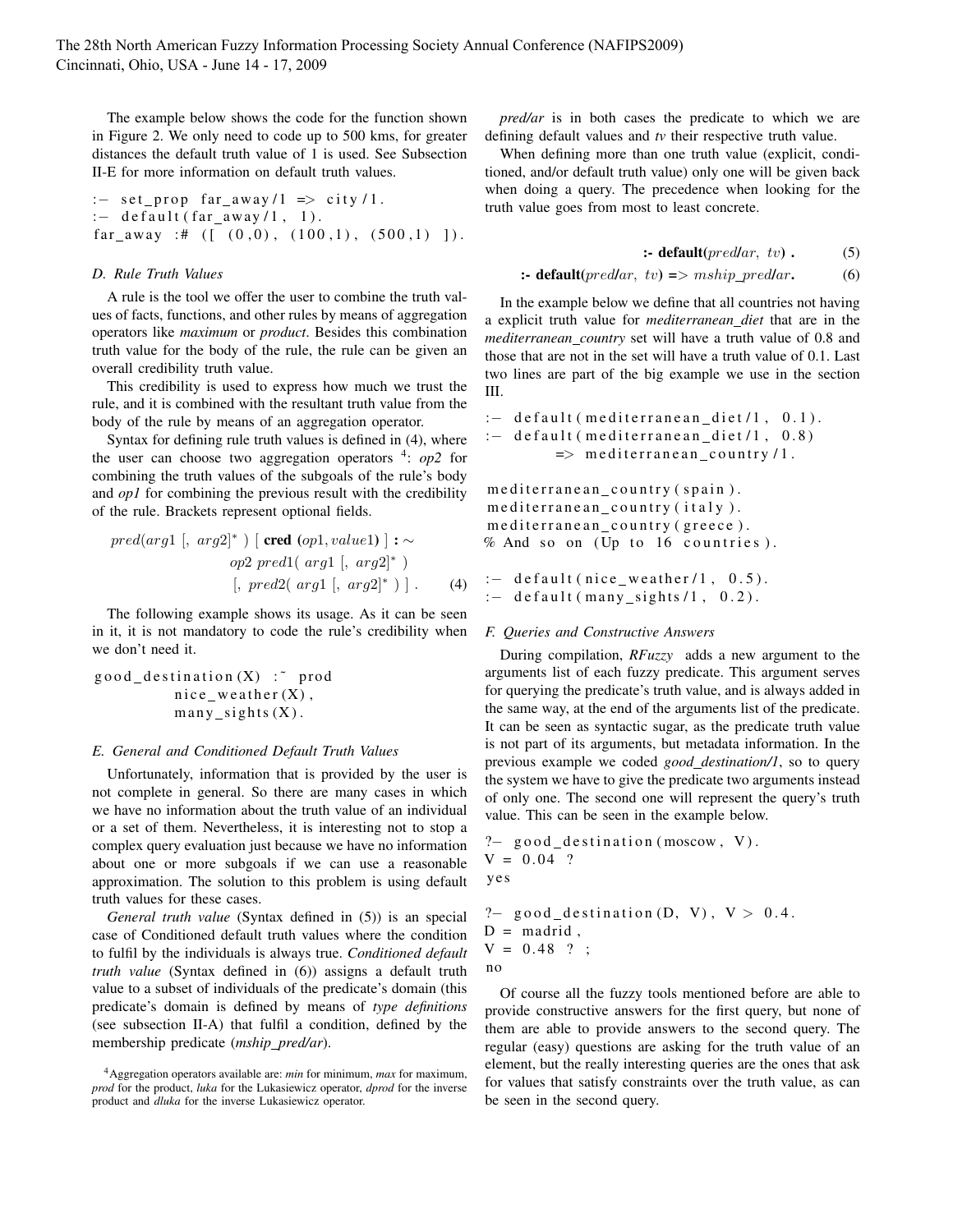## III. OPERATIONAL SEMANTICS

In this section, we explain the formal syntax and semantics of the language that underlies RFuzzy.

We will use a signature  $\Sigma$  of function symbols and a set of variables V to "build" the *term universe*  $TU_{\Sigma,V}$  (whose elements are the *terms*). It is the minimal set such that each variable is a term and terms are closed under  $\Sigma$ -operations. In particular, constant symbols are terms.

Similarly, we will use a signature  $\Pi$  of predicate symbols to define the *term base*  $TB_{\Pi,\Sigma,V}$  (whose elements are called *atoms*). Atoms are predicates whose arguments are elements of  $TU_{\Sigma,V}$ . Atoms and terms are called *ground* if they do not contain variables. As usual, the *Herbrand universe* H is the set of all ground terms, and the *Herbrand base* B is the set of all atoms with arguments from the Herbrand universe.

To combine truth values in the set of real truth values [0, 1], we will make use of *aggregation operators*. A function  $\hat{F} : [0,1]^n \rightarrow [0,1]$  is called an aggregation operator if it verifies  $\hat{F}(0, \ldots, 0) = 0$  and  $F(1, \ldots, 1) = 1$ . We will use the signature  $\Omega$  to denote the set of used operator symbols F and  $\Omega$  to denote the set of their associated aggregation operators  $F$ . An *n*-ary aggregation operator is called *monotonic in the* i*-th argument*, if additionally  $x \leq x'$  implies  $\hat{F}(x_1, \ldots, x_{i-1}, x, x_{i+1}, \ldots, x_n) \leq$  $F(x_1, \ldots, x_{i-1}, x', x_{i+1}, \ldots, x_n)$ . An aggregation operator is called *monotonic* if it is monotonic in all arguments.

Immediate examples for aggregation operators that come to mind are typical examples of t-norms and t-conorms: minimum min $(a, b)$ , maximum max $(a, b)$ , product  $a \cdot b$ , and probabilistic sum  $a + b - a \cdot b$ . The above general definition of aggregation operators subsumes however all kinds of minimum, maximum or mean operators.

**Definition.** Let  $Ω$  be an aggregation operator signature,  $Π$ a predicate signature,  $\Sigma$  a term signature, and V a set of variables.

A *fuzzy clause* is written as

$$
A \xleftarrow{c, F_c} F B_1, \ldots, B_n
$$

where  $A \in TB_{\Pi,\Sigma,V}$  is called the head,  $B_1,\ldots,B_n \in$  $TB_{\Pi,\Sigma,V}$  is called the body,  $c \in [0,1]$  is the credibility value, and  $F_c \in \Omega^{(2)}$  and  $F \in \Omega^{(n)}$  are aggregation operator symbols (for the credibility value and the body resp.)

A *fuzzy fact* is a special case of a clause where  $n = 0$ ,  $c = 1$ ,  $F_c$  is the usual multiplication of real numbers "." and  $F = v \in [0, 1]$ . It is written as  $A \leftarrow v$ .

A *fuzzy query* is a pair  $\langle A, v \rangle$ , where  $A \in TB_{\Pi, \Sigma, V}$  and v is either a "new" variable that represents the initially unknown truth value of A or it is a concrete value  $v \in [0, 1]$  that is asked to be the truth value of  $A$ .

Intuitively, a clause can be read as a special case of an implication: we combine the truth values of the body atoms with the aggregation operator associated to the clause to yield the truth value for the head atom. For this truth value calculation we are completely free in the choice of an operator.

In standard logic programming, the closed-world assumption is employed, i.e. the knowledge base is not only assumed to be sound but moreover to be complete. Everything that can not be derived from the knowledge is assumed to be false. This could be easily modelled in this framework by assuming the truth value 0 as "default" truth value, so to speak. Yet we want to pursue a slightly more general approach: arbitrary default truth values will be explicitly stated for each predicate. We even allow the definition of different default truth values for different arguments of a predicate. This is formalized as follows.

Definition. A *default value declaration* for a predicate  $p \in \Pi^{(n)}$  is written as default $(p(X_1, \ldots, X_n)) =$ [ $\delta_1$  if  $\varphi_1, \ldots, \delta_m$  if  $\varphi_m$ ] where  $\delta_i \in [0, 1]$  for all i. The  $\varphi_i$  are first-order formulas restricted to terms from  $TU_{\Sigma,\{X_1,...,X_n\}}$ , the predicates = and  $\neq$ , the symbol true, and the junctors  $\wedge$ and  $\vee$  in their usual meaning.

Types can be viewed as inherent properties of terms – each term can have zero or more types. We use them to restrict the domains of predicates.

**Definition.** A *term type declaration* assigns a type  $\tau \in \mathcal{T}$ to a term  $t \in H$  and is written as  $t : \tau$ . A *predicate type declaration* assigns a type  $(\tau_1, \ldots, \tau_n) \in \mathcal{T}^n$  to a predicate  $p \in \Pi^n$  and is written as  $p : (\tau_1, \ldots, \tau_n)$ , where  $\tau_i$  is the type of  $p$ 's *i*-th argument.

For a ground atom  $A = p(t_1, \ldots, t_n) \in B$  we say that it is *well-typed with respect to*  $T$  iff  $p:(\tau_1,\ldots,\tau_n)\in T$  implies  $\tau_i \in \mathfrak{t}_T(t_i)$  for all i.

For a ground clause  $A \stackrel{c, F_c}{\leftarrow} F B_1, \ldots, B_n$  we say that it is well-typed w.r.t. T iff all  $B_i$  are well-typed for  $1 \leq i \leq n$ implies that  $A$  is well-typed (i.e. if the clause preserves welltyping). We say that a non-ground clause is well-typed iff all its ground instances are well-typed.

A *fuzzy logic program* P is a triple  $P = (R, D, T)$  where  $R$  is a set of fuzzy clauses,  $D$  is a set of default value declarations, and  $T$  is a set of type declarations.

From now on, when speaking about programs, we will implicitly assume the signature  $\Sigma$  to consist of all function symbols occurring in  $P$ , the signature  $\Pi$  to consist of all the predicate symbols occurring in the program, the set  $T$ to consist of all types occurring in type declarations in  $T$ , and the signature  $\Omega$  of all the aggregation operator symbols. For  $Ω$  we will furthermore require that all operators from  $Ω$  be monotonic.

Lastly, we introduce the important notion of a "welldefined" program.

**Definition.** A fuzzy logic program  $P = (R, D, T)$  is called *well-defined* iff

- for each predicate symbol  $p/n$  occurring in R, there exist both a predicate type declaration and a default value declaration;
- all clauses in  $R$  are well-typed;
- for each default value declaration default $(p(X_1, \ldots, X_n)) = [\delta_1 \text{ if } \varphi_1, \ldots, \delta_m \text{ if } \varphi_m],$ the formulas  $\varphi_i$  are pairwise contradictory and  $\varphi_1 \vee \cdots \vee \varphi_m$  is a tautology, i.e. exactly one default truth value applies to each element of  $p/n$ 's domain.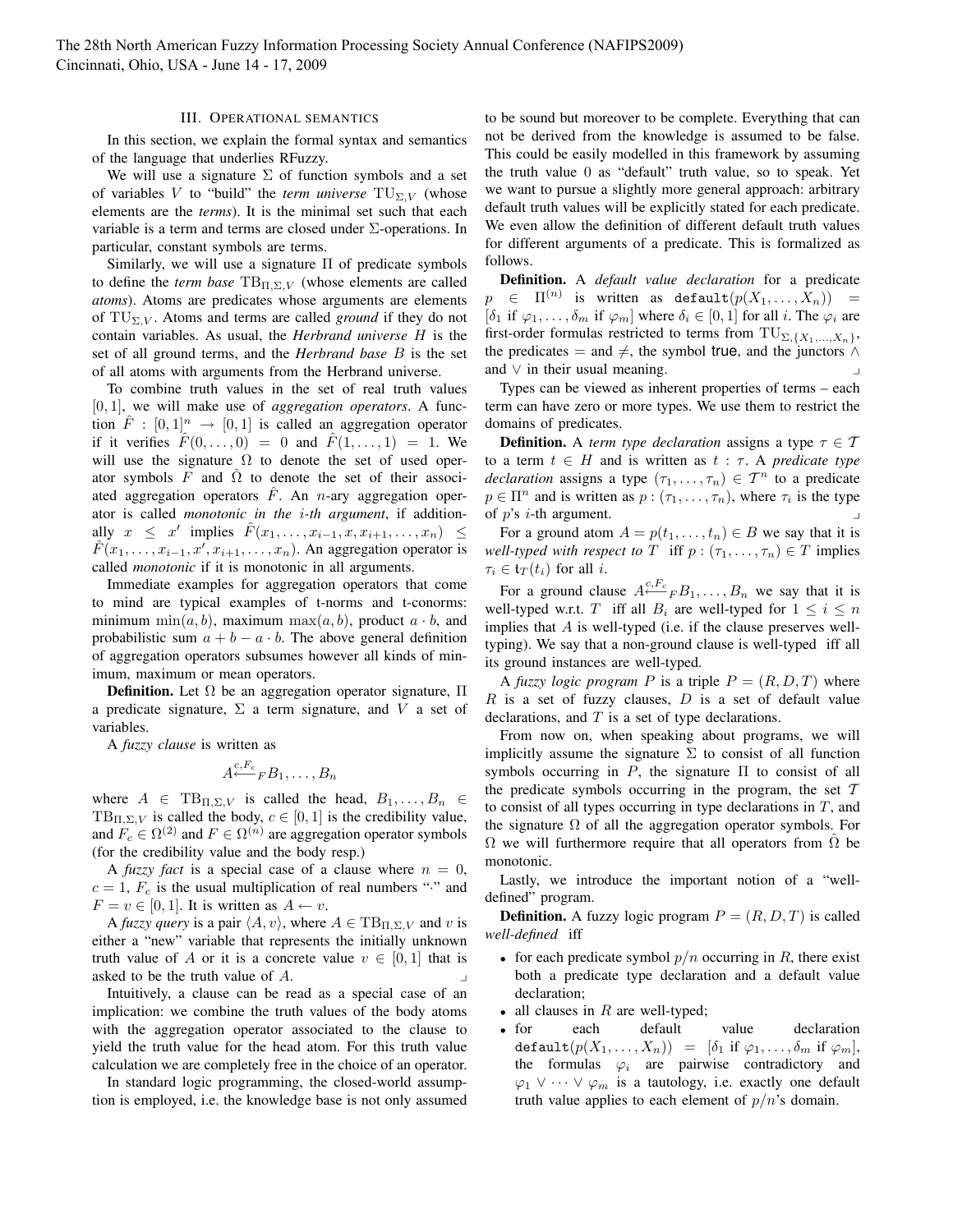$\overline{\phantom{0}}$ 

 $\overline{\phantom{0}}$ 

The operational semantics will be formalized by a transition relation that operates on (possibly only partially instantiated) computation trees. Here, we will not need to keep track of default value attributes  $\{ \blacktriangle, \blacklozenge, \blacktriangledown \}$  explicitly, it will be encoded into the computations.

**Definition.** Let  $\Omega$  be a signature of aggregation operator symbols and W a set of variables with  $W \cap V = \emptyset$ .

A *computation node* is a pair  $\langle A, e \rangle$ , where  $A \in \text{TB}_{\Pi, \Sigma, V}$ and  $e$  is a term over [0, 1] and W with function symbols from Ω. We say that a computation node is *ground* if e does not contain variables. A computation node is called *final* if  $e \in$ [0, 1]. A final computation node will be indicated as  $\langle A, e \rangle$ .

We distinguish two different types of computation nodes: C-nodes, that correspond to applications of program clauses, and D-nodes, that correspond to applications of default value declarations.

A *computation tree* is a directed acyclic graph whose nodes are computation nodes and where any pair of nodes has a unique (undirected) path connecting them. We call a computation tree ground or final if all its nodes are ground or final respectively.

For a given computation tree t we define the *tree attribute* 

$$
z_t = \begin{cases} \n\blacktriangledown & \text{if } t \text{ contains no D-node} \\ \n\blacktriangle & \text{if } t \text{ contains both C- and D-nodes} \\ \n\blacktriangle & \text{if } t \text{ contains only D-nodes} \n\end{cases}
$$

Computation nodes are essentially generalizations of queries that keep track of aggregation operator usage.

Computation trees as defined here should not be confused with the usual notion of SLD-trees. While SLD-trees describe the whole search space for a given query and thus give rise to different derivations and different answers, computation trees describe just a state in a single computation.

The computation steps that we perform on computation trees will be modelled by a relation between computation trees.

Definition.[Transition relation] For a given fuzzy logic program  $P = (R, D, T)$ , the transition relation  $\rightarrow$  is characterized by the following transition rules:

Clause: 

\n
$$
t / \left[ \langle A', v \rangle \right] \rightarrow
$$
\n
$$
t / \left[ \langle A', v \rangle \right] / \left[ \langle A', v \rangle \right] / \left[ \langle A', v \rangle \right] / \left[ \langle A', v \rangle \right] / \left[ \langle A', v \rangle \right] / \left[ \langle A', v \rangle \right] \right]
$$
\n
$$
t / \left[ \langle A', v \rangle \right] / \left[ \langle A', v \rangle \right] / \left[ \langle A', v \rangle \right] / \left[ \langle A', v \rangle \right] / \left[ \langle A', v \rangle \right] \right]
$$
\n
$$
t / \left[ \langle A', v \rangle \right] / \left[ \langle A', v \rangle \right] / \left[ \langle A', v \rangle \right] / \left[ \langle A', v \rangle \right] / \left[ \langle A', v \rangle \right] \right]
$$
\n
$$
t / \left[ \langle A', v \rangle \right] / \left[ \langle A', v \rangle \right] / \left[ \langle A', v \rangle \right] / \left[ \langle A', v \rangle \right] / \left[ \langle A', v \rangle \right] / \left[ \langle A', v \rangle \right] / \left[ \langle A', v \rangle \right] / \left[ \langle A', v \rangle \right] / \left[ \langle A', v \rangle \right] / \left[ \langle A', v \rangle \right] / \left[ \langle A', v \rangle \right] / \left[ \langle A', v \rangle \right] / \left[ \langle A', v \rangle \right] / \left[ \langle A', v \rangle \right] / \left[ \langle A', v \rangle \right] / \left[ \langle A', v \rangle \right] / \left[ \langle A', v \rangle \right] / \left[ \langle A', v \rangle \right] / \left[ \langle A', v \rangle \right] / \left[ \langle A', v \rangle \right] / \left[ \langle A', v \rangle \right] / \left[ \langle A', v \rangle \right] / \left[ \langle A', v \rangle \right] / \left[ \langle A', v \rangle \right] / \left[ \langle A', v \rangle \right] / \left[ \langle A', v \rangle \right] / \left[ \langle A', v \rangle \right] / \left[ \langle A', v \rangle \right] / \left[ \langle A', v \rangle \right] / \left[ \langle A', v \rangle \right] / \left[ \langle A', v \rangle \right] / \left[ \langle A', v \rangle \right] / \left[ \langle A', v \rangle
$$

If there is a (variable disjoint instance of a) program clause  $A \xleftarrow{c, F_c} F B_1, \ldots, B_n \in R$  and  $\mu =$  $mgu(A', A)$ . (Take a non-final leaf node and add child nodes according to a program clause; apply the most general unifier of the node atom and the clause head to all the atoms in the tree.)

Note that we immediately finalize a node when applying this rule for a fuzzy fact.

$$
\text{Default:} \begin{array}{ccc} t \left[ \langle A, x \rangle \right] & \rightarrow & t \left[ \langle A, x \rangle / \mathsf{D} \underline{\langle A, \delta_j \rangle} \right] \mu \end{array}
$$

If A does not match with any program clause head, there is a default value declaration default $(p(X_1, \ldots, X_n))$  $[\delta_1$  if  $\varphi_1, \ldots, \delta_m$  if  $\varphi_m] \in D$ ,  $\mu$  is a substitution such that  $p(X_1, \ldots, X_n)\mu = A\mu$  is a well-typed ground atom, and there exists a  $1 \leq j \leq m$  such that  $\varphi_i \mu$  holds. (Apply a default value declaration to a non-final leaf node thus finalizing it.)



(Take a non-final node whose children are all final and replace its truth expression by the corresponding truth value.)

 $\overline{a}$ 

Here, the notation  $t[A]$  means "the tree t that contains the node A somewhere". Likewise,  $t[A/B]$  is to be read as "the tree t where the node A has been replaced by the node  $B$ ".

Asking the query  $\langle A, v \rangle$  corresponds to applying the transition rules to the initial computation tree  $\langle A, v \rangle$ . The computation ends *successfully* if a final computation tree is created, the truth value of the instantiated query can then be read off the root node. We will illustrate this with an example computation.

**Example.** We start with the tree  $\langle \text{good-destination}(Y), v \rangle$ . Applying the **Clause**-transition to the initial tree with the program clause good-destination(X) $\stackrel{1.0, \cdot}{\longleftarrow}$  nice-weather(X), many-sights(X) yields

$$
\overbrace{C\langle good\text{-destination}(Y), 1.0 \cdot v_1 \cdot v_2 \rangle}^{\text{C}\langle good\text{-destination}(Y), 1.0 \cdot v_1 \cdot v_2 \rangle}
$$
\n
$$
\langle \overbrace{\langle \text{many-sights}(Y), v_2 \rangle}^{\text{C}\langle \text{good-destination}(Y), v_1 \rangle}
$$

Now we apply Clause to the left child with nice-weather(moscow)  $\leftarrow$  0.2:

$$
C\langle good\text{-destination}(\text{moscow}), 1.0 \cdot 0.2 \cdot v_2 \rangle
$$
\n
$$
C\langle \text{nice-weather}(\text{moscow}), 0.2 \rangle \quad \langle \text{many-sights}(\text{moscow}), v_2 \rangle
$$

Since there exists no clause whose head matches many-